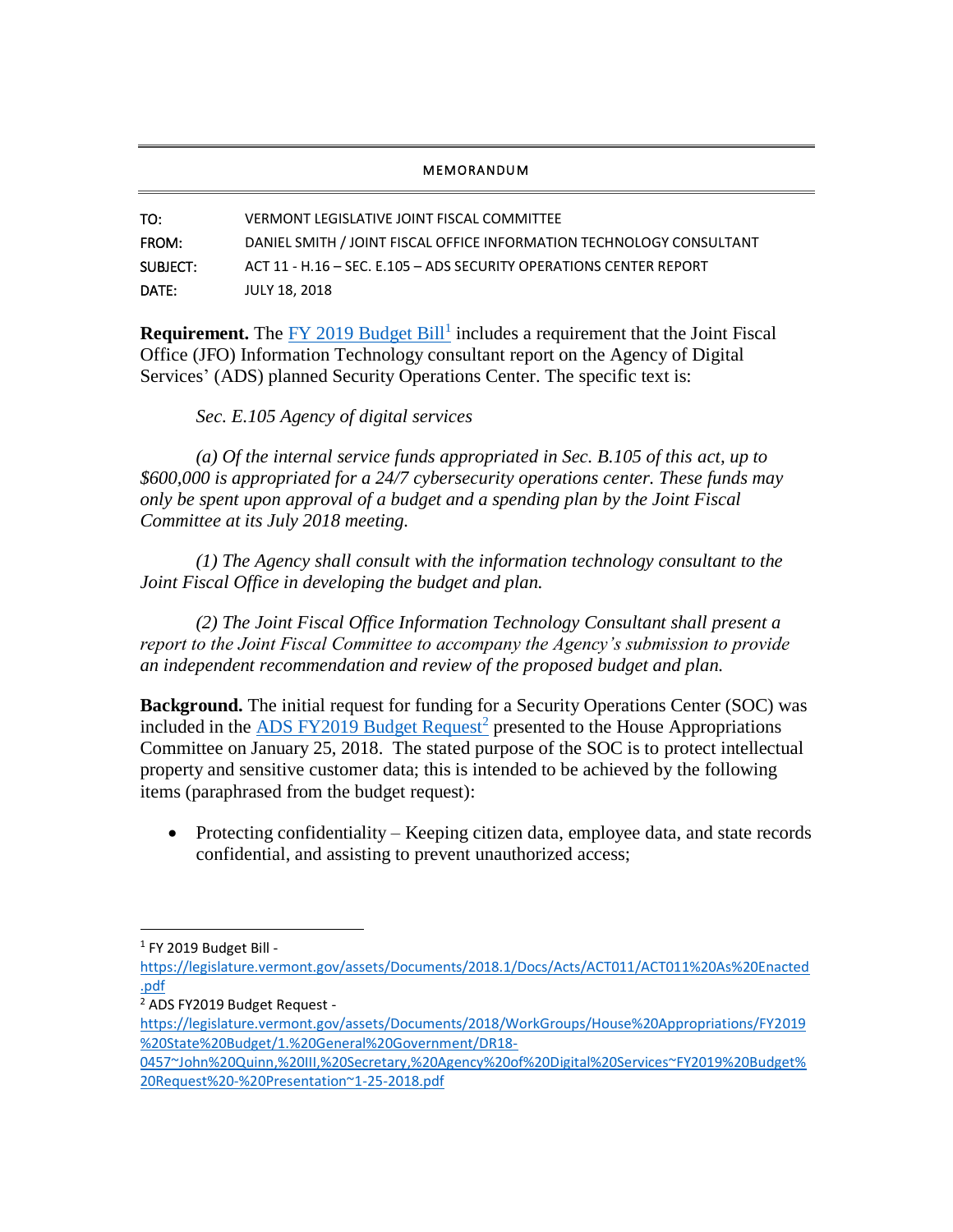- Protecting integrity Working to ensure data is not tampered with and maintaining records according to the Law;
- Protecting access Ensuring that citizens and state staff and can access the right data at the right time without fear that the data is missing or incorrect.

The funding request was for \$600K, and this was subsequently approved in the Big Bill (Act 11 / H.16) that was passed during the 2018 Special Session. This approval was subject to the constraints (Sec. E.105 ADS plan / JFO report) described previously.

**SOC Plan Overview.** The first draft of the required SOC Plan was provided on June 14, 2018. The draft plan included a brief description of the SOC purpose, a phased concept of implementation, a breakdown of budgets and expenditures, and general metrics to evaluate success. Essentially, ADS is proposing a one year collaboration with Norwich University to expand security monitoring and response capabilities beyond what is currently available through ADS alone. If implemented satisfactorily, the SOC will result in a more proactive monitoring of security threats, and a faster, more effective response to actual incidents. For example, greater access to national intelligence via external Norwich partnerships may result in identification and mitigation of weaknesses (communications security, data protection, election integrity, etc.) prior to the detection of an actual intrusion or other security incident.

After reviewing the initial draft, I provided ADS with questions and comments that included the following. Summaries of their revisions in the subsequent draft are shown in bold/brackets:

- *1. Why is ADS proposing the SOC? I believe that you have this justification somewhere, but would be helpful to recap it in the plan. [ADS expanded the Purpose section of the plan to more fully explain why the security operations center is needed]*
- *2. Why Norwich? The idea of a partnership seems reasonable, but the draft does not indicate why it is with Norwich. What is their background with this type of effort, why does it makes sense for SOV [State of Vermont], who else they are supporting, what national partnerships and programs do they have, etc. [ADS added Attachments A, B, and C to the plan which explains the rationale for selecting Norwich as a partner in the SOC]*
- *3. From the "Budget and Expenditures" chart it appears that SoV will be paying Norwich approximately \$400K over the next year. What is the contractual vehicle for this? [ADS added information to the Expenditures section that indicates that they intend to execute a sole source contract with Norwich]*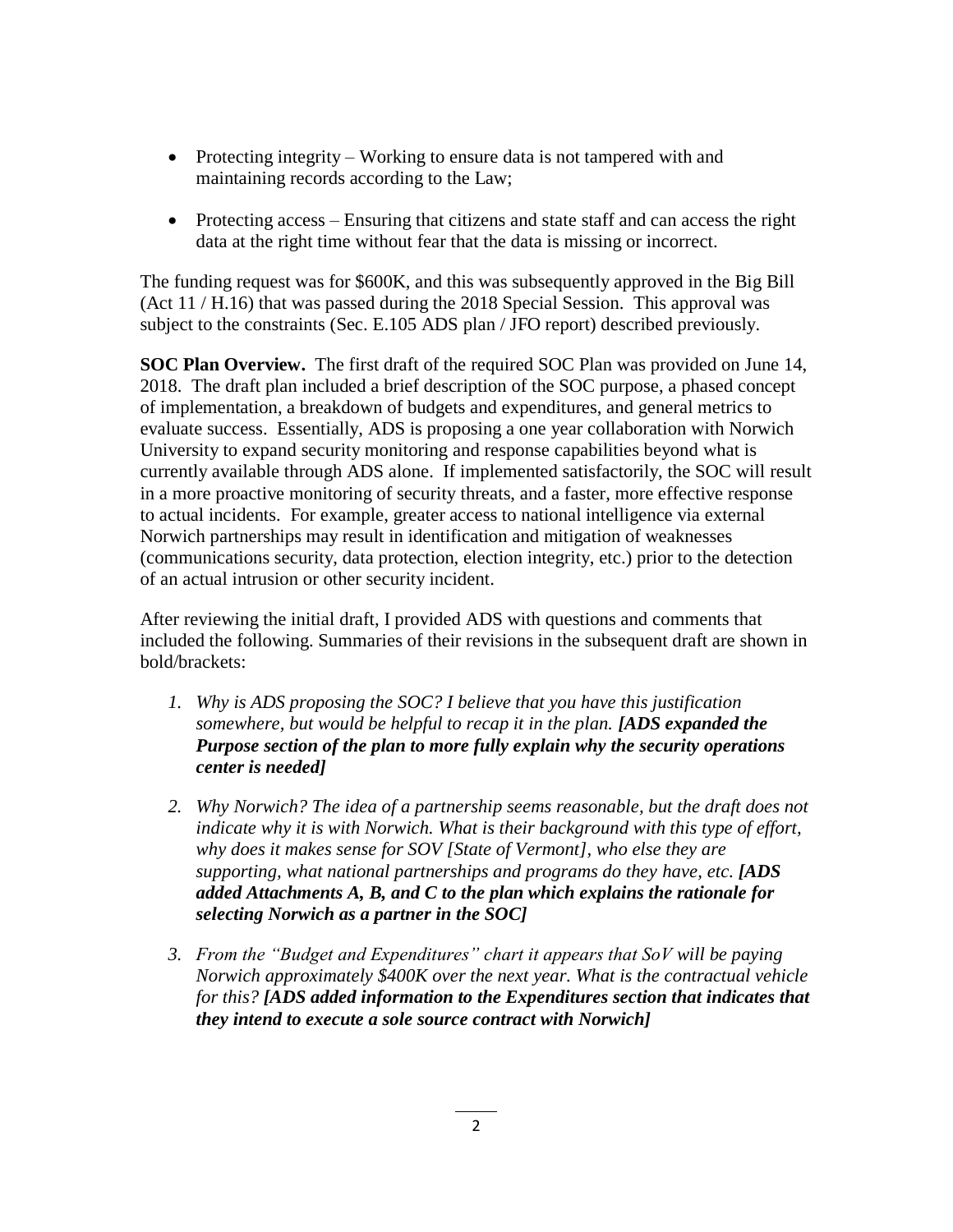- *4. What are the estimated costs for the security information and event manager (SIEM), and where do they appear in the budget? [ADS added information to the Expenditures section that explains that the initial SIEM costs are included in the first year budget, but may increase over the life of the project]*
- *5. What are the estimated ongoing operational costs of the SOC once Phase 4 completes? [ADS does not have estimates for operational costs, but instead added a statement to the Expenditures section that indicates that these costs will be determined at the end of FY2019]*

The revised plan was provided on June  $26<sup>th</sup>$ . This draft included additional attachments and content as described above.

**Security Operations Center (SOC) Plan Comments.** The plan provided by ADS appears to be generally satisfactory, both in the approach used and the initial estimated cost of implementation. However, the plan does include some items that require more explanation or action from ADS. These include the following (when quotes are used, these are from the SOC Plan unless stated otherwise):

- Contract vehicle: The proposed contract vehicle may be problematic ("Using") Norwich as a sole-source vendor…"). The Department of Buildings and General Services (BGS) provides IT procurement guidelines in  $\frac{\text{Bulletin}}{3.5^3}$  of 3/29/2018. The proposed approach of a sole source contract, while it may allow for a more rapid implementation of the SOC plan, does not appear to meet either the spirit or the letter of these procurement guidelines. For a more detailed explanation of the appropriate use of sole source contracts, see the **State Auditor's report of 2015**<sup>4</sup>. In that report the Auditor states that 1) sole source contracts are intended only for extraordinary circumstances, but are being used in ordinary situations, and 2) sole source contracts over \$100K should only approved by the Secretary of Administration after full justification is received.
- Implementation cost estimates: The stated implementation cost estimate of \$592K may be lower than actual ("The SIEM [Security Information and Event Manager] cost is rolled into the implementation for the first year. This expense will likely increase as we move into year two"). Given the phased approach in the plan (which is considered appropriate), the determination of actual hardware, software, and personnel costs will likely not be completed before the end of the final phase in late 2019. As a result, actual costs will likely exceed the initial estimate.

 $\overline{a}$ <sup>3</sup> Bulletin 3.5 - [http://bgs.vermont.gov/sites/bgs/files/files/purchasing-](http://bgs.vermont.gov/sites/bgs/files/files/purchasing-contracting/Technology%20Handbook%20-%20Net%20Neutraility%20Revision%20-%203-29-18.pdf)

[contracting/Technology%20Handbook%20-%20Net%20Neutraility%20Revision%20-%203-29-18.pdf](http://bgs.vermont.gov/sites/bgs/files/files/purchasing-contracting/Technology%20Handbook%20-%20Net%20Neutraility%20Revision%20-%203-29-18.pdf) <sup>4</sup> State Auditor's report of 2015 - [http://auditor.vermont.gov/sites/auditor/files/files/reports/reports](http://auditor.vermont.gov/sites/auditor/files/files/reports/reports-reviews/Sole-Source.pdf)[reviews/Sole-Source.pdf](http://auditor.vermont.gov/sites/auditor/files/files/reports/reports-reviews/Sole-Source.pdf)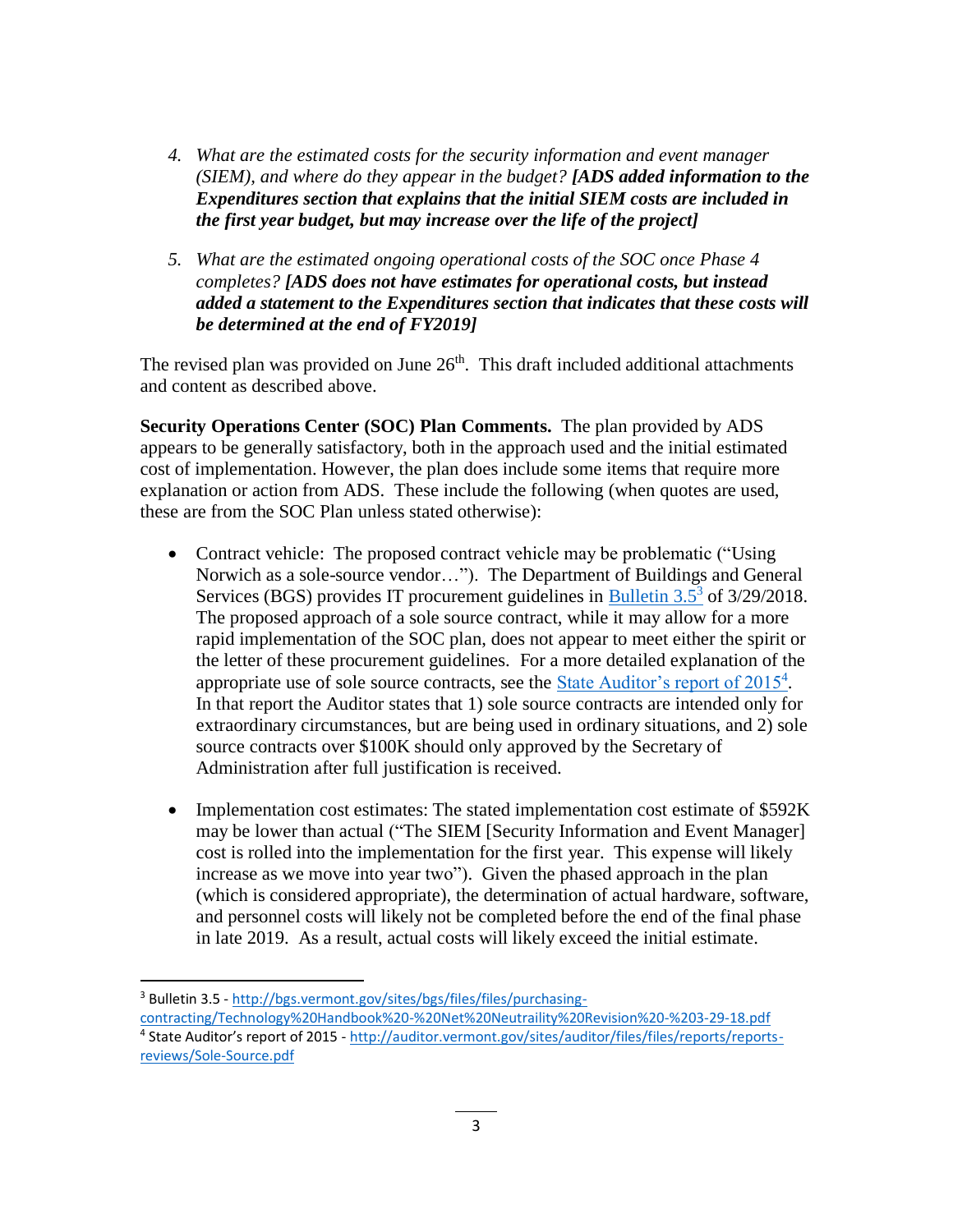• Total project costs: Operational / long term costs are unknown ("As year one progresses, ADS will work with Norwich to understand the expenses involved in an ongoing relationship and plan accordingly based on a balance of cost, benefit, and information systems risk"). Again, actual costs of setting up and operating the SOC will not be known until late due to the phased nature of the plan. This is not a necessarily a weakness, since a phased approach normally reduces project risk, however it must be acknowledged that the actual costs may be significantly greater than they appear up front. The following table from the SOC lists the planned costs through FY19, and it is noteworthy that operational costs are not included or estimated.

| Item                   | Description                              | Phase 1<br>9/1/18 | Phase 2<br>1/2/19 | Phase 3<br>4/1/19        | Phase 4<br>6/30/19 | Total     |
|------------------------|------------------------------------------|-------------------|-------------------|--------------------------|--------------------|-----------|
| Norwich<br>Contracting | Labor and<br>materials                   | \$15,777          | \$81,487          | \$126,181                | \$176,219          | \$399,664 |
| <b>Training</b>        | ADS staff<br>training for<br>proficiency |                   | \$25,830          | \$6,210                  |                    | \$32,040  |
| Equipment              | Incident<br>response<br>(IR) kit         |                   | \$6,500           |                          |                    | \$6,500   |
| Equipment              | <b>Network</b><br>security<br>sensors    |                   | \$153,600         | $\overline{\phantom{a}}$ |                    | \$153,600 |
|                        |                                          |                   |                   |                          |                    |           |
| Total by<br>Phase      |                                          | \$15,777          | \$267,417         | \$132,391                | \$176,219          | \$591,804 |

 Lack of external review: Although responsibilities are unclear due to the reorganization (see Recommendations below),  $3 \text{ V.S.A.} \$   $2222(g)(1)$  requires that "The Secretary of Administration shall obtain independent expert review of any recommendation for any information technology activity initiated after July 1, 1996, as information technology activity is defined by subdivision (a)(10) of this section, when its total cost is \$1,000,000.00 or greater or when required by the State Chief Information Officer". Given that the initial implementation cost is \$600K and could rise, and operational costs are currently unknown, it is likely that the overall cost of the SOC will exceed \$1M and thus would be a candidate for an independent review.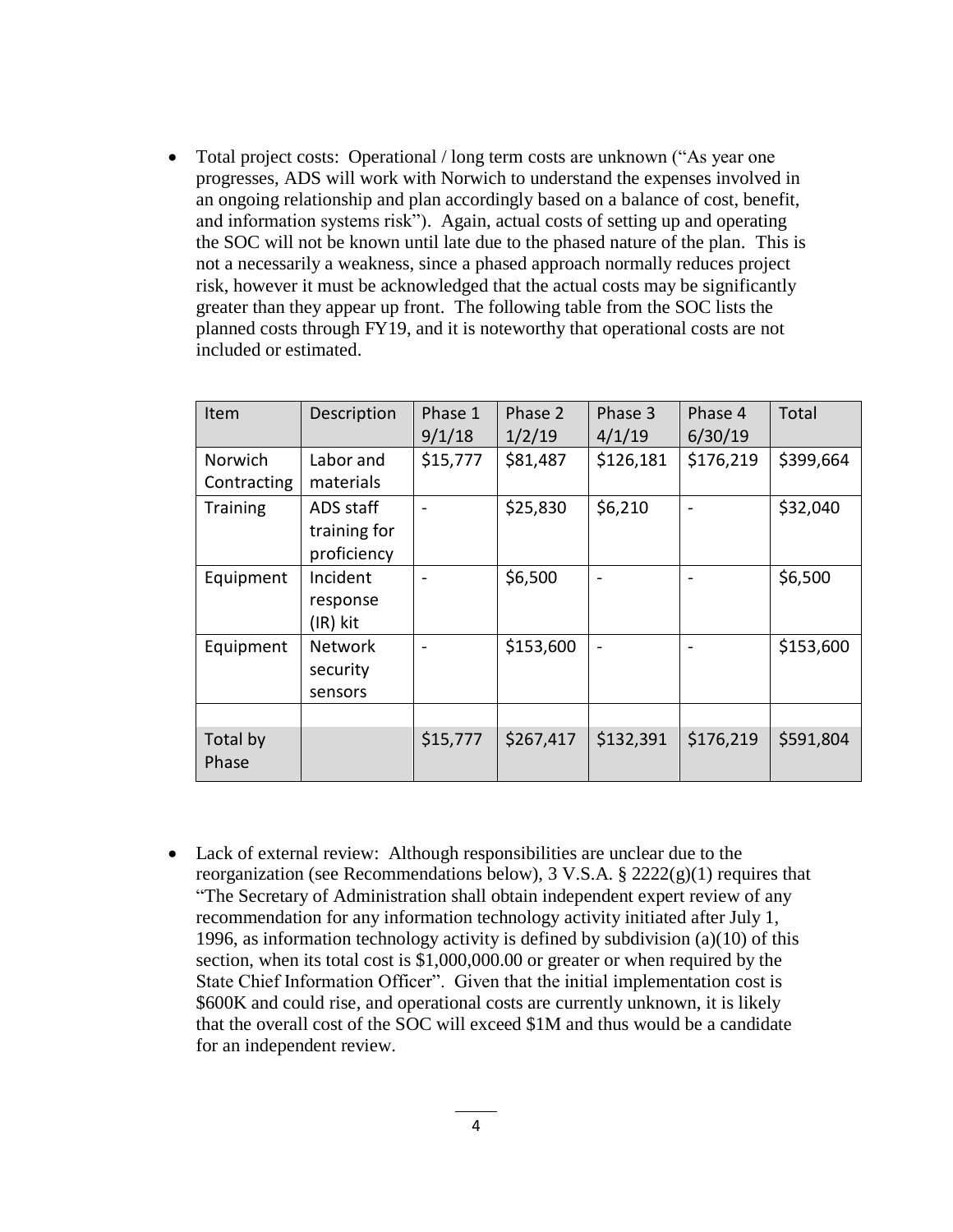**Recommendations.** Before listing recommendations it is important to note that the authority and responsibilities of ADS are not clear at this time. Although ADS was created by **Executive Order 06-17<sup>5</sup>**, the House bill that would update the statutes to reflect the reorganization  $(H.920^6)$  $(H.920^6)$  was not passed in either the regular or special legislative sessions. While the Executive Order states that "All duties, obligations, responsibilities and authority, including all contracts, grant agreements, service level agreements and MOUs of the Department of Information and Innovation are hereby transferred to the Agency of Digital Services and shall continue in force", the organizational change makes the existing statutes difficult to interpret. As a result, previous requirements for legislative reports, plans, independent reviews, etc. may no longer be fully effective. This means that any oversight of ADS, including oversight related to the SOC, should be performed by specific direction from the legislature until such time as the statutes are updated. That said, the following recommendations are provided:

- The SOC should be implemented as described in the plan, but with restrictions as described below;
	- o If ADS elects to continue with a Sole Source procurement, it should be required to report to the Joint Fiscal Committee how this approach is consistent with the letter and intent of existing procurement regulations (Bulletin 3.5), and why it is in the best interest of the State;
	- o ADS should be required to present to the interested committees (defined in the Budget Bill, Sec. E.105.1 as the Senate Committees on Appropriations and on Government Operations and the House Committees on Appropriations and on Energy and Technology) a report on the status of SOC Phases 1 (Design) and 2 (Procurement). This report should be presented in mid-January 2019, approximately 2 weeks after the planned conclusion of Phase 2;
	- o ADS should be required to present to the interested committees (listed above) a report on the status of SOC Phase 3 (SOC standup), as well as the estimate of the actual cost of plan implementation, including long term costs. The report should also include a summary of how Vermont security readiness will compare to other states at the conclusion of SOC Phase 4 (Operations). This report should be presented no later than March 31, 2019;

l

<sup>5</sup> Executive Order 06-17 - [http://governor.vermont.gov/content/creation-agency-digital-services](http://governor.vermont.gov/content/creation-agency-digital-services-executive-order-06-17)[executive-order-06-17](http://governor.vermont.gov/content/creation-agency-digital-services-executive-order-06-17)

<sup>6</sup> H.920 - <https://legislature.vermont.gov/bill/status/2018/H.920>